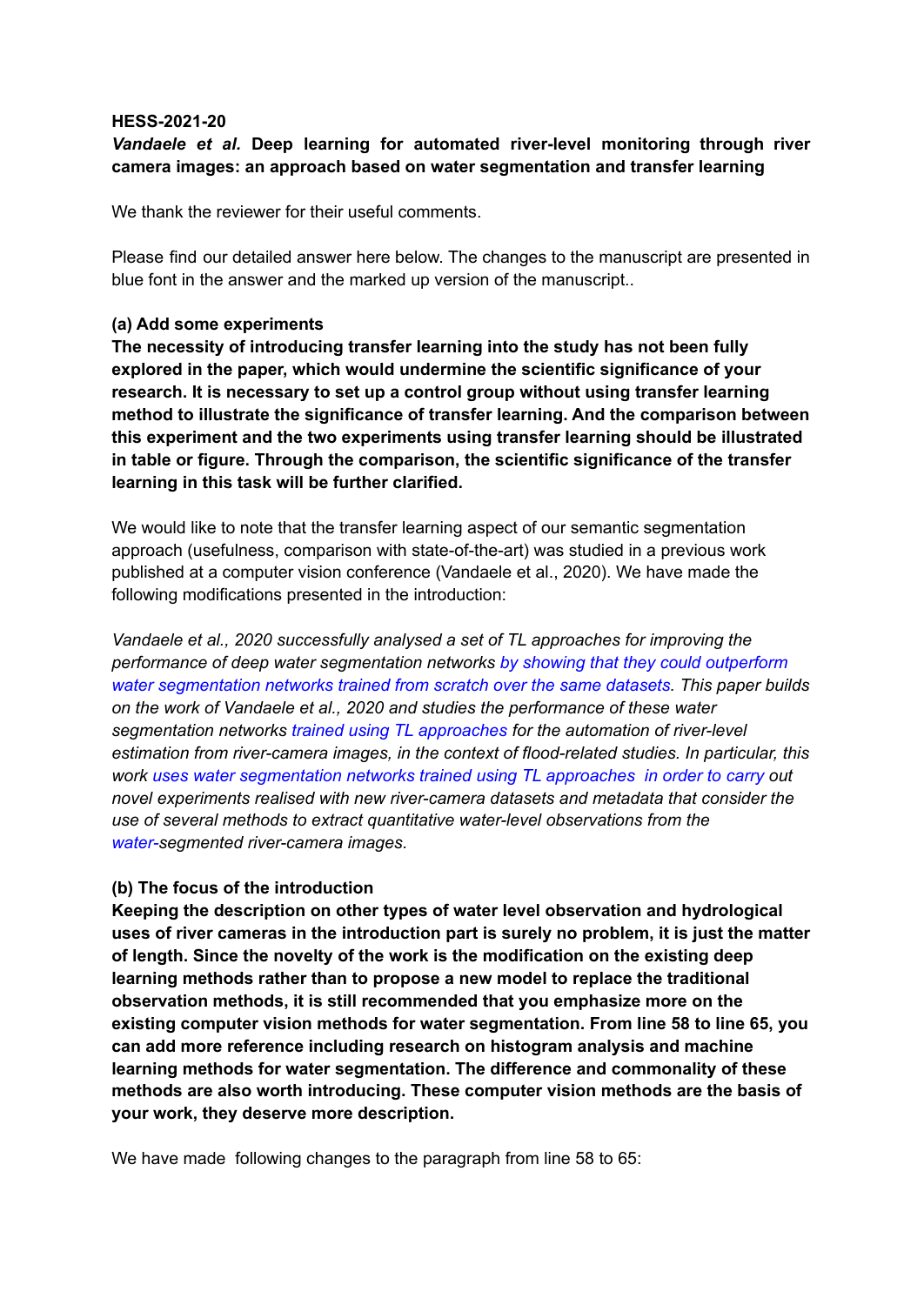*By extracting the location of water-filled pixels from a stream of river camera images (water segmentation), it becomes possible to analyse flood events happening within the field-of-view of a camera. Most attempts that have tried to tackle the problem of automated water detection in the context of floods have been realised through the histogram analysis of the image (Filonenko et al., 2015; Zhou et al., 2020). These algorithms remain sensitive to luminosity and water reflection problems (Filonenko et al., 2015) unless the dynamic aspect* of the video feed can be exploited (e.g., 25fps in Mettes et al., 2014) or the camera is set to *observe a specific gauge/ruler (Pan et al., 2018), which is not the case for the river cameras used in this work (1 frame per hour). Deep learning approaches have been applied to flood detection using river cameras (Lopez-Fuentes et al., 2017; Moy de Vitry et al., 2019). However, current flood-related studies using river camera images are limited because the observations made on the stream of images must be annotated manually (Vetra-Carvalho et al., 2020b). An accurate, manual annotation of such images is a long and tedious process that compels the analyst to narrow the scope (number of images considered) of the study.*

## **Newly added references:**

Zhou, S., Kan, P., Silbernagel, J., & Jin, J. (2020). Application of image segmentation in surface water extraction of freshwater lakes using radar data. *ISPRS International Journal of Geo-Information*, *9*(7), 424. **<https://doi.org/10.3390/ijgi9070424>**

Mettes, P., Tan, R. T., & Veltkamp, R. (2014, January). On the segmentation and classification of water in videos. In *2014 International Conference on Computer Vision Theory and Applications (VISAPP)* (Vol. 1, pp. 283-292). IEEE. **<https://doi.org/10.13140/2.1.2141.2809>**

Pan, J., Yin, Y., Xiong, J., Luo, W., Gui, G., & Sari, H. (2018). Deep learning-based unmanned surveillance systems for observing water levels. *IEEE Access*, *6*, 73561-73571. **https://doi.org/10.1109/ACCESS.2018.2883702**

# **(c) The details about the CNN model**

**A CNN based model is typically composed of three types of layers, which are convolutional layer, pooling layer and fully-connected layer. However, in Section 2.1.2, only the computational process in convolutional layer is introduced. Are the other two layers used in the model in your work? If so, please supplement the introduction of them, and revise Figure 2 according to the added introduction. This will also help readers to understand the main difference between the two transfer learning strategies in Section 2.2.3 and the scientific significance of the work on comparing different strategies. Additionally, it is also necessary to simply mention the activation function between different layers in CNN model, e.g., ReLu or Softmax.**

As explained in L85, our goal with the brief explanation of the CNN was to present the concepts of the CNN to a community that is not oriented towards deep learning so that anyone could read the paper without referring to other work. The aim is not to describe the architectures that we used (Resnet50-Upernet and Deeplab). However, we agree that some details could help the reader's understanding, so we have made the following changes:

## Paragraph starting line 97:

*As for most image-processing related tasks, recent advances in optimisation, parallel computing and dataset availability have allowed deep learning methods, and specifically deep convolutional neural networks (CNNs) to bring major improvements to the field of*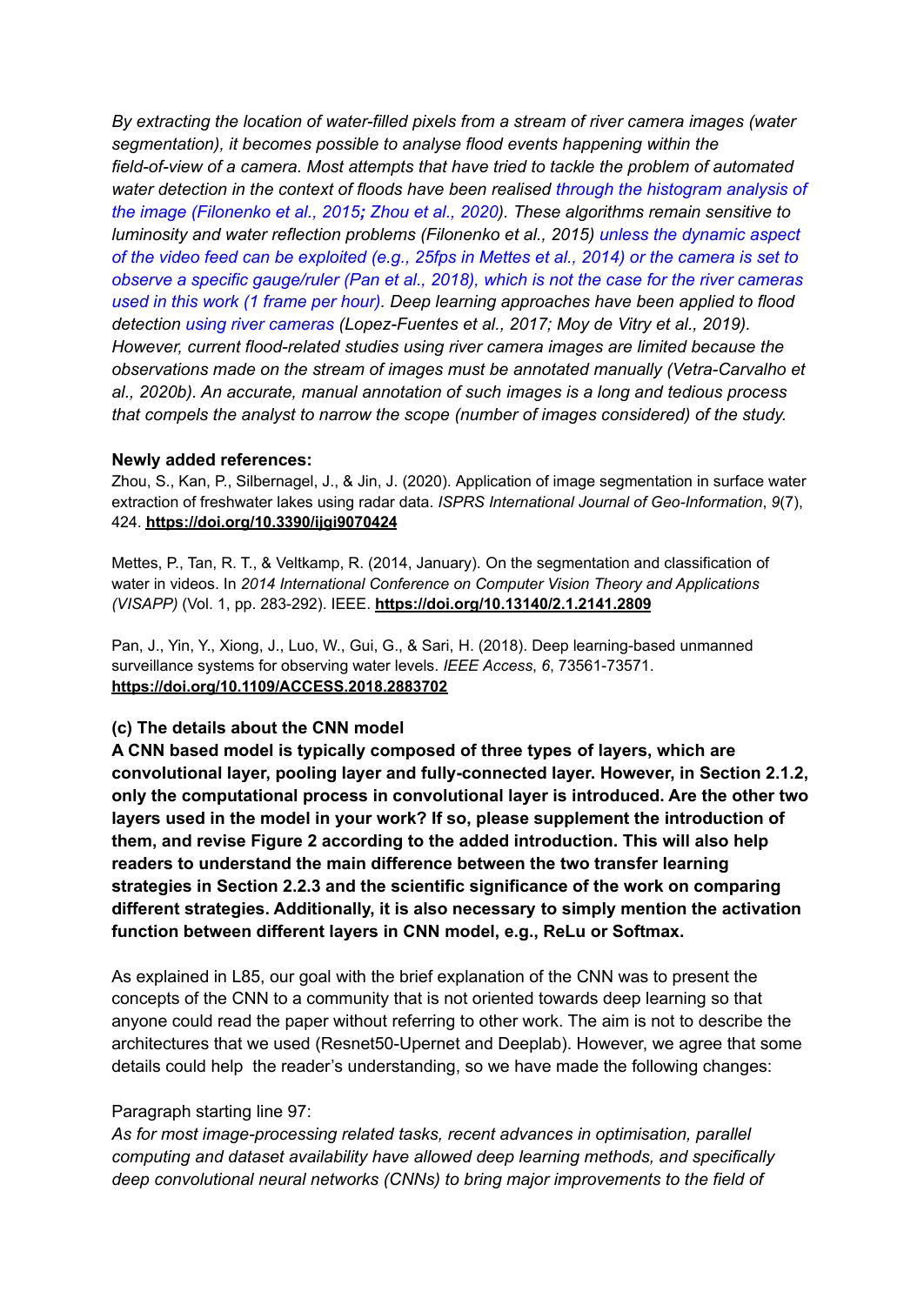*automated semantic segmentation (Guo et al., 2018). CNNs are a type of neural network where input images are processed through convolution layers. As it is shown in Fig. 2, with convolutional neural networks, an image is divided into square sub-regions (tiles) of size F × F that can possibly overlap. The image is processed through a series of convolutional layers.* A convolutional layer is composed of filters (matrices) of size  $F \times F \times C_i$ , where C is the *number of channels of the input image at layer i . For each filter of the convolutional layer,* the filter is applied on each of the tiles of the image by computing the sum of the Hadamard *product (element-wise matrix multiplication) - also called a convolution in deep learning between the tile and the filter (Strang, 2019), which is then processed through an activation function (e.g. ReLU (Nair and Hinton, 2010), sigmoid or identity function). If the products of the convolution operations are organised spatially, the output of a convolutional layer can be seen as another image which itself can be processed by another convolutional layer: if a convolutional layer is composed of N filters, then the output "image" of this convolutional layers has N channels. CNN architectures vary in number of layers and choice of activation function, but also in terms of additional layers. Typically, SoftMax layers are added at the end of categorization/classification tasks (such as semantic water segmentation) to normalize the last C<sup>I</sup> channels into a probability distribution of C<sup>i</sup> category/classes. Pooling layers are often used to reduce the dimension of a layer by computing the maximum (max-pooling)/average (average-pooling) of partitions (non-overlapping contiguous regions) of size P x P of the input image.*

*During the training of the networks, the weights of the filters (the matrix values) are optimised. The idea is that the filters will converge along the convolutional layers towards weights making the input image more and more meaningful for the task at hand.*

## **Newly added references:**

Vinod Nair et Geoffrey E. Hinton, « Rectified linear units improve restricted boltzmann machines », *Proceedings of the 27th International Conference on Machine Learning (ICML-10)*, 2010

#### Paragraph starting line 163:

*The semantic segmentation networks that were chosen are addressing semantic segmentation problems with 171 (COCO-stuff) and 150 (ADE20k) labels (see Section 2.2.1) and use a SoftMax layer (see Section 2.1.2) to perform their segmentation, which means that their last layer has as many filter as there are labels. However, the water semantic segmentation problem is a binary segmentation problem, with only two labels: water or not-water. In practice, this means that the last layer of the source semantic segmentation networks and the target semantic segmentation networks will have a different number of filters. In consequence, it is not possible to use the weights of the last layer of the source network to initialise the weights of the last layer of the target network. This is why two fine-tuning strategies were considered in Vandaele et al., 2020:*

#### **(d) The setup of the experiments**

**In Section 3, some key information about model training should be supplemented. Firstly, the setup of hyperparameters is supposed to be added, including learning rate, training epoch, batch size as well as the optimizer for training. Simultaneously, the introduction of learning rate setting would help to understand the meaning of fine-tuning if compared with the learning rate in original training with large dataset. Secondly, the machine learning library used in this study needs to be illustrated,**